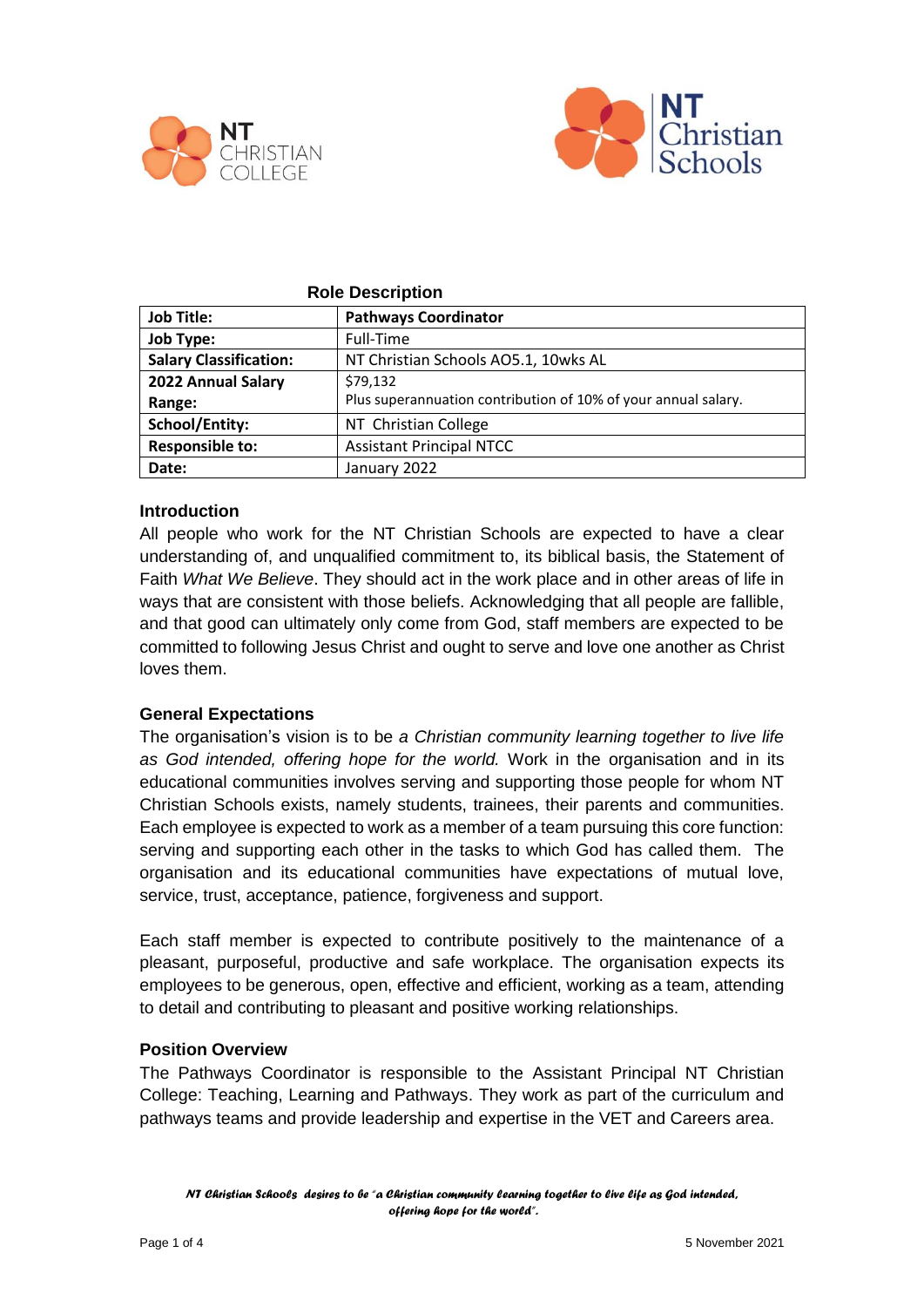They will work with the Assistant Principal, other Pathways team members and the NT Christian College (NTCC) Leadership Team to develop and implement upper school pathways. They work to facilitate the effective management and operation of the school's VET and related programs and to maximise student attainment of meaningful post school destinations.

The Pathways Coordinator position at NTCC involves the development of a Pathways program that allows students to explore career pathways and achieve VET Certificates whilst completing their NTCET. This role involves a number of tasks but at the heart of the job is a desire to see young people grow in confidence and to learn new skills that value add to their lives beyond school. God has called us all for a purpose and it is the vision of the Pathways team that, as students move through their senior years of Schooling, they will begin the journey that He has designed for them. We desire to have a 'Whole Person' approach to encourage the students to see themselves as the young men and women of God that they are.

# **Key Areas of Responsibility**

### **Liaison between RTOs, Employers, School and student**

This role involves:

- Attendance at meetings where RTOs are present
- Signing and approval of Training Plans for students who are SBATs.
- Signing Endorsements of School Based Apprenticeships and/or Traineeships
- Acceptance and signing of Expressions of Interest for VET qualifications
- Provision of course information to students
- Monitoring of student progress and attendance at courses
- Addressing any concerns raised by the school regarding students
- Addressing any concerns raised by the RTO regarding students
- Assisting students to navigate their training and to help them be aware of key information
- Ensuring that we are partnering with parents throughout the process
- Build and Maintain positive relationships with employers

### **Liaison between the Government and wider VET community in the NT**

This role involves:

- Attendance at the VET Coordinator meetings each term
- Submitting school application for VET courses and RTO selections
- Application of Job skill funding and the processing of these monies

### **Promotions and Communication**

- Prepare written statements for the Annual College Report and the College newsletters and Yearbook.
- Promote activities that provide opportunities for students to follow their path and obtain learning and qualifications
- Promote employment opportunities in line with student pathways.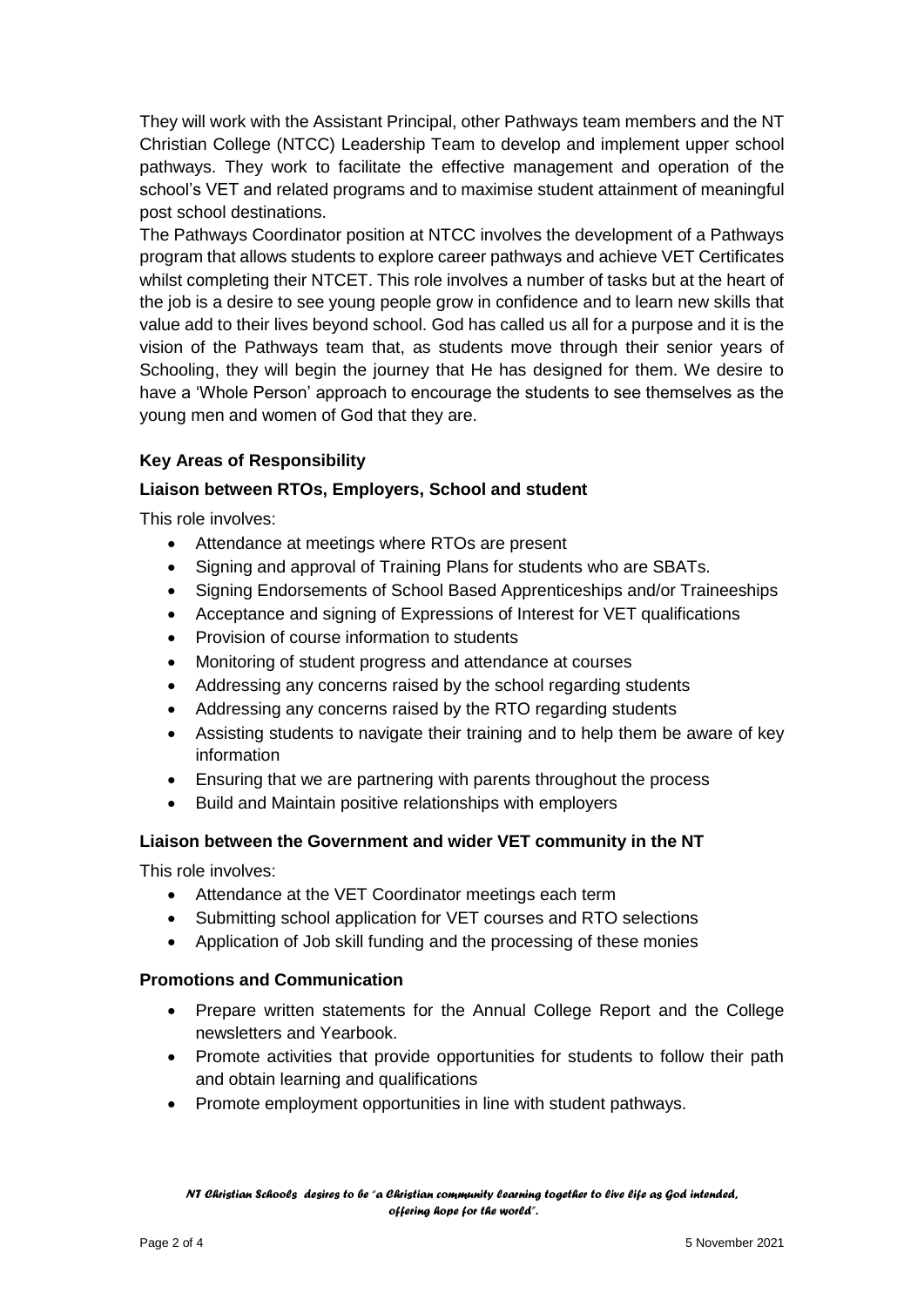### **Student Advocate**

- Ability to help mediate discussions between parents and students to ensure that the best possible outcome is available for the student. This may involve suggesting pathways or educating parents on the benefits of pathways.
- Helping teachers to be aware of extra pressures on students who are also completing VET. Encouraging clear communication between teachers and students to ensure a smoother journey for all involved.
- Mentor School Based Apprentices

### **Careers Adviser**

Student Development and Information Provision:

- Arranging guest speakers from various further education providers to provide opportunities and information for the students.
- Arranging excursions to events around Darwin that provide career and educational information to students.

Liaising with various Group Training Organisations to help place students in viable work placements and traineeship opportunities.

Discuss pathways and options with year 10 students to help them understand the process. Participate in the Subject Selection evening and arrange one on one interviews.

Provide students and parents with the necessary information for university applications through an after school information evening. Be available for interviews with students to help them understand and move through the process.

Attendance at various Career Adviser PD opportunities and regular meetings to encourage networking and promotion of Career education within the community is required.

• Promotion of NTCC at these events as well as building collegiality with peers is an important part of the role.

Research, identify, access and manage funding, grants and other incentive options and opportunities to facilitate enrichment, diversification and/or expansion of the school's VET and post school transitions capabilities.

### **Administrative Tasks**

Undertake the administrative tasks that are required to manage and support the running the NT Christian College VET and Careers programs. (This is completed in conjunction with the Pathways and Education Support Officer)

# **Selection Criteria**

# **Essential**

- ◆ Certificate IV in Career Development
- ◆ leadership Capacity